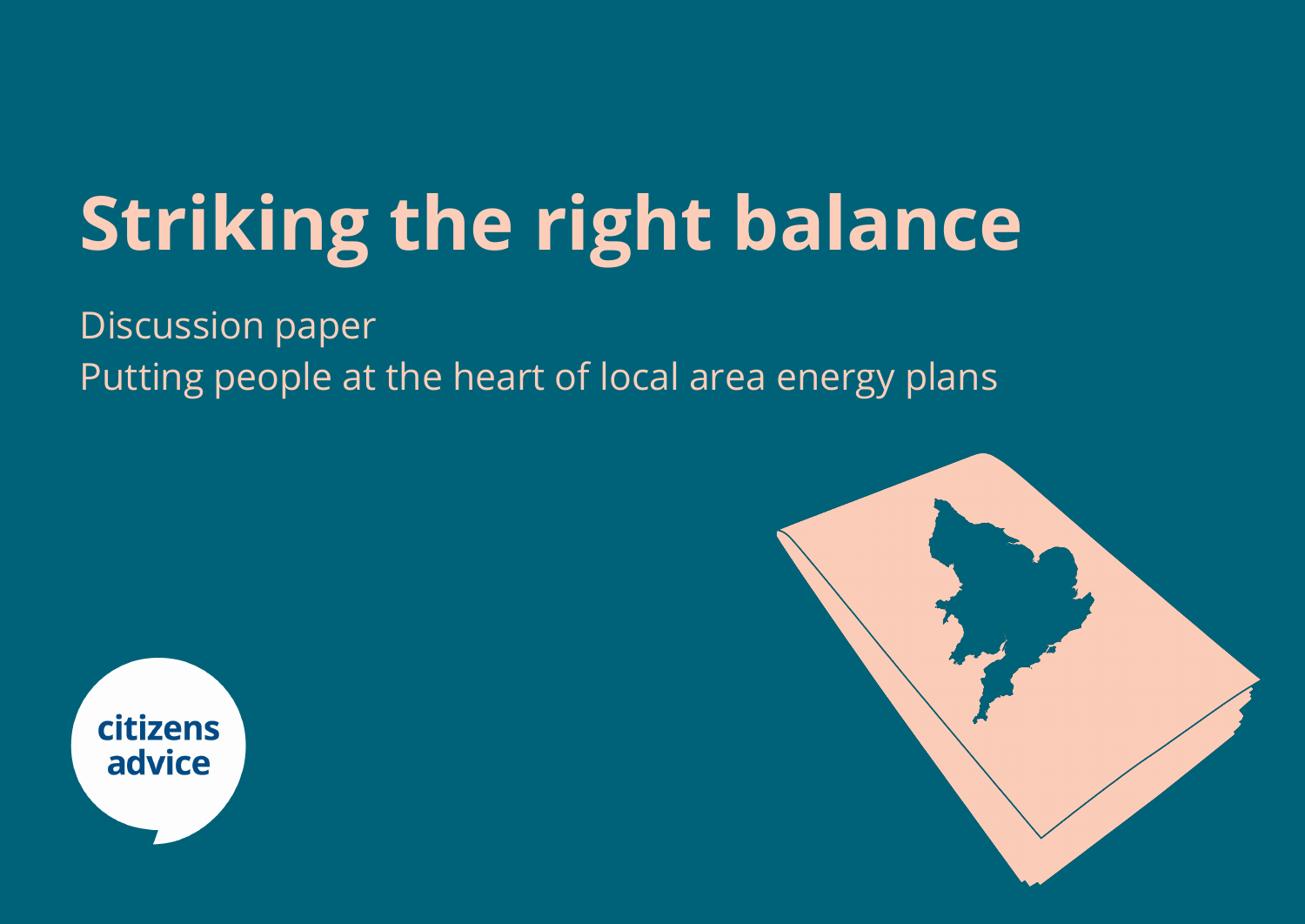## **Energy consumers and local area energy plans**

Local area energy plans are becoming increasingly common across Great Britain. Citizens Advice is the statutory advocate for energy consumers. In this paper we start to explore what issues these plans cover, and how people can understand and engage with them. We are interested in how decisions about activities and actions in local area energy plans are made, and how much they cost. We want to know more about how these costs can be recovered in a fair way. They shouldn't disproportionately fall on those who can least afford it.

Activities related to energy and climate change could play a significant role as local authorities and city regions begin to consider how to stimulate economic recovery following the COVID-19 pandemic and lockdown. Local area energy plans could also play a vital role in the UK meeting its target of achieving net zero carbon emissions by 2050. We are keen to ensure that these plans put energy consumers at their heart, so people can benefit from locally-tailored approaches to the energy transition.

As a competitive market that has traditionally been strategically managed and planned at the national level, a move to more local energy decision-making is significant. We want to see it put consumers in a better place - whether that's in relation to customer experience, consumer protections or costs.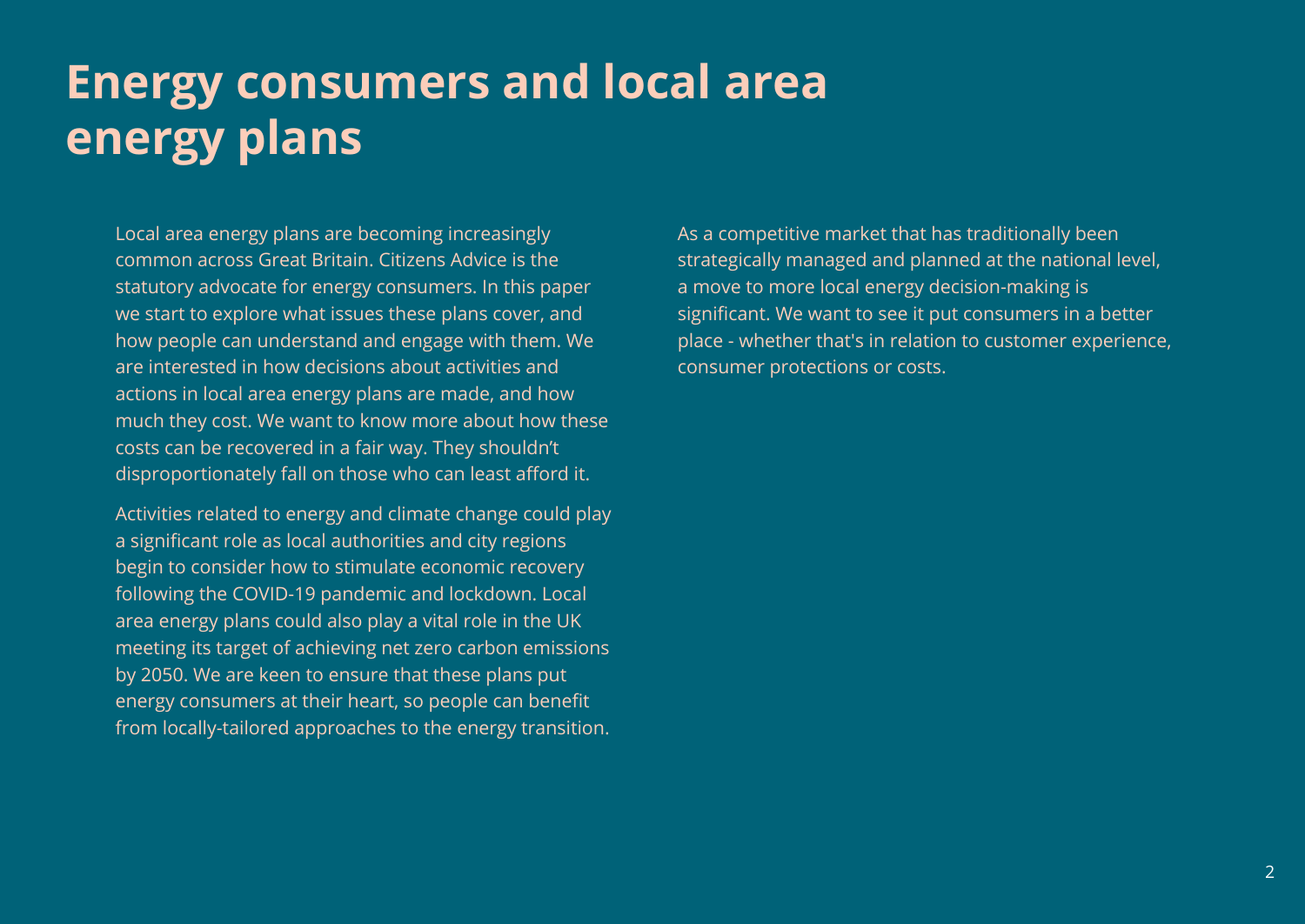## **What are local area energy plans?**

**Local area energy usually refers to energy projects that are led by local organisations, be they public, private or third sector, and run for local benefit<sup>1</sup> .**

Local area energy plans can cover lots of different activities taking place within a local area.

These can include:

- Improving the energy efficiency of homes within a local area
- Installing micro-generation, for example, solar panels on the roofs of houses and community buildings
- Creating local generation (local wind farm that produces energy exclusively for consumers in that area)
- Managing local distribution, potentially via a 'smart' local grid (a network that moves energy around a small geographic area)
- Making public or on street electric vehicle charging points more widely available
- Taking action on climate change including requiring low carbon heat in new buildings, creating heat from waste, or public and private transport/clean air priorities such as low emission zones

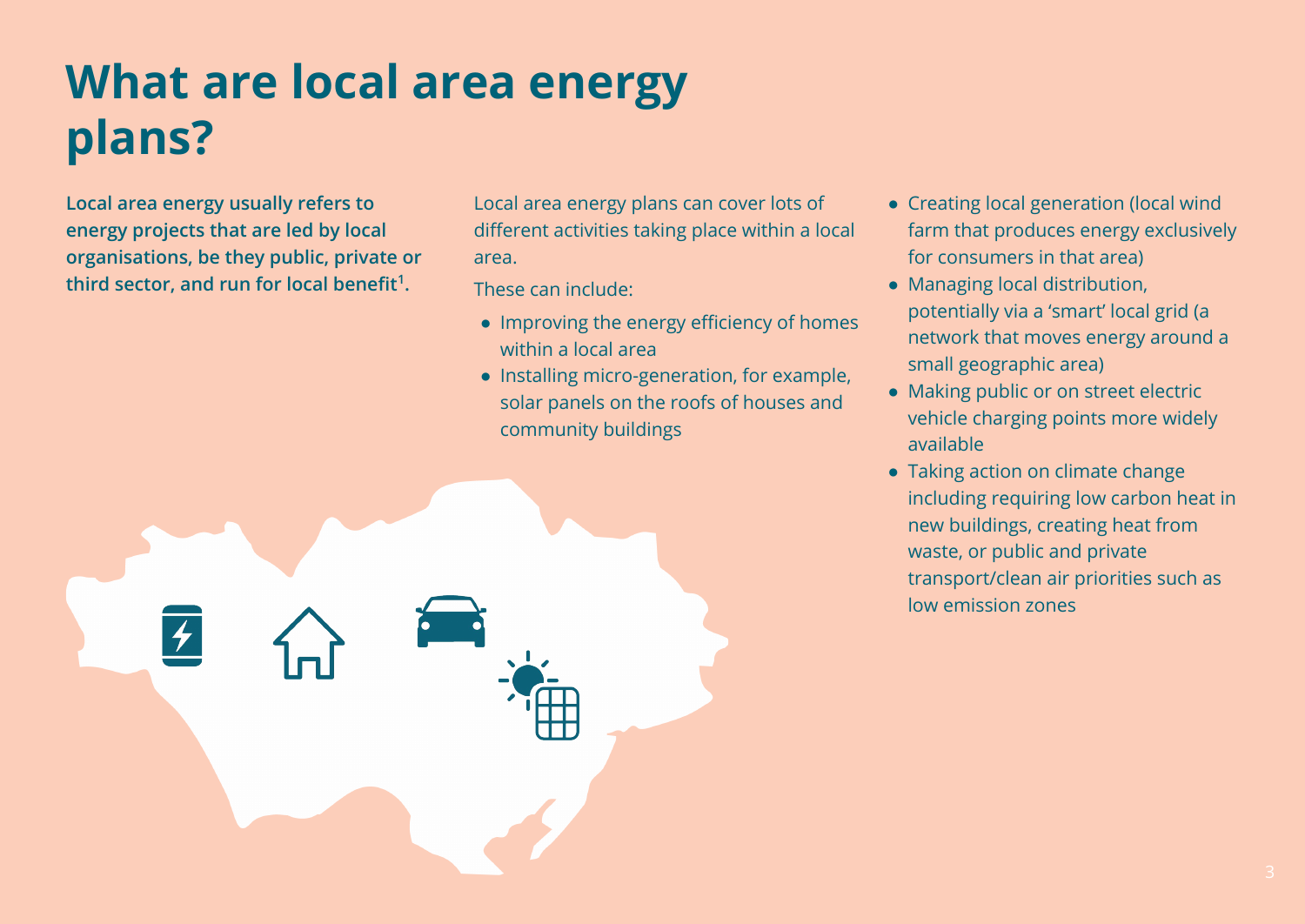## **Local area energy activity**

#### **Lots of different organisations are involved in local area energy planning**

Local and regional authorities often lead the development of local area energy plans. 287 (70%) of District, County, Unitary & Metropolitan Councils and 8 Combined Authorities and City Regions have declared a Climate Emergency<sup>2</sup>

Some local authorities are beginning to lead shifts to smarter local energy systems.

In addition to home energy use, local energy can include local transport plans, small scale power generation, waste management planning, how public buildings use or produce energy, and sustainable local development.

This can in turn lead to a more 'democratised' energy system, where people in an area are not just energy consumers, but active participants (they have a role in deciding what happens locally) and producers (getting involved in decisions about power generation).

#### **Local low carbon heat**

The government's forthcoming heat and buildings strategy will provide a roadmap for how Great Britain will move away from using natural gas to using low carbon heat. We expect this roadmap to include a local zoning approach for heat.

Heat is a good example of an area which can benefit from decisions being made at the local area level. Heat policies will be most effective where take into account local circumstances, like housing stock and space requirements, the different demographics in an area, and the needs of different communities.

### **Local energy generation and smart systems**

Some local area energy plans include local generation (producing electricity or heat) and distribution (moving that power/heat through a local grid).

For this system to be smart (automated and optimised to run smoothly), it needs to have good data management, an understanding of the market, and the institutional and regulatory frameworks that underpin these activities.

Consumer engagement will be needed to inform decision-making and scrutinise costs.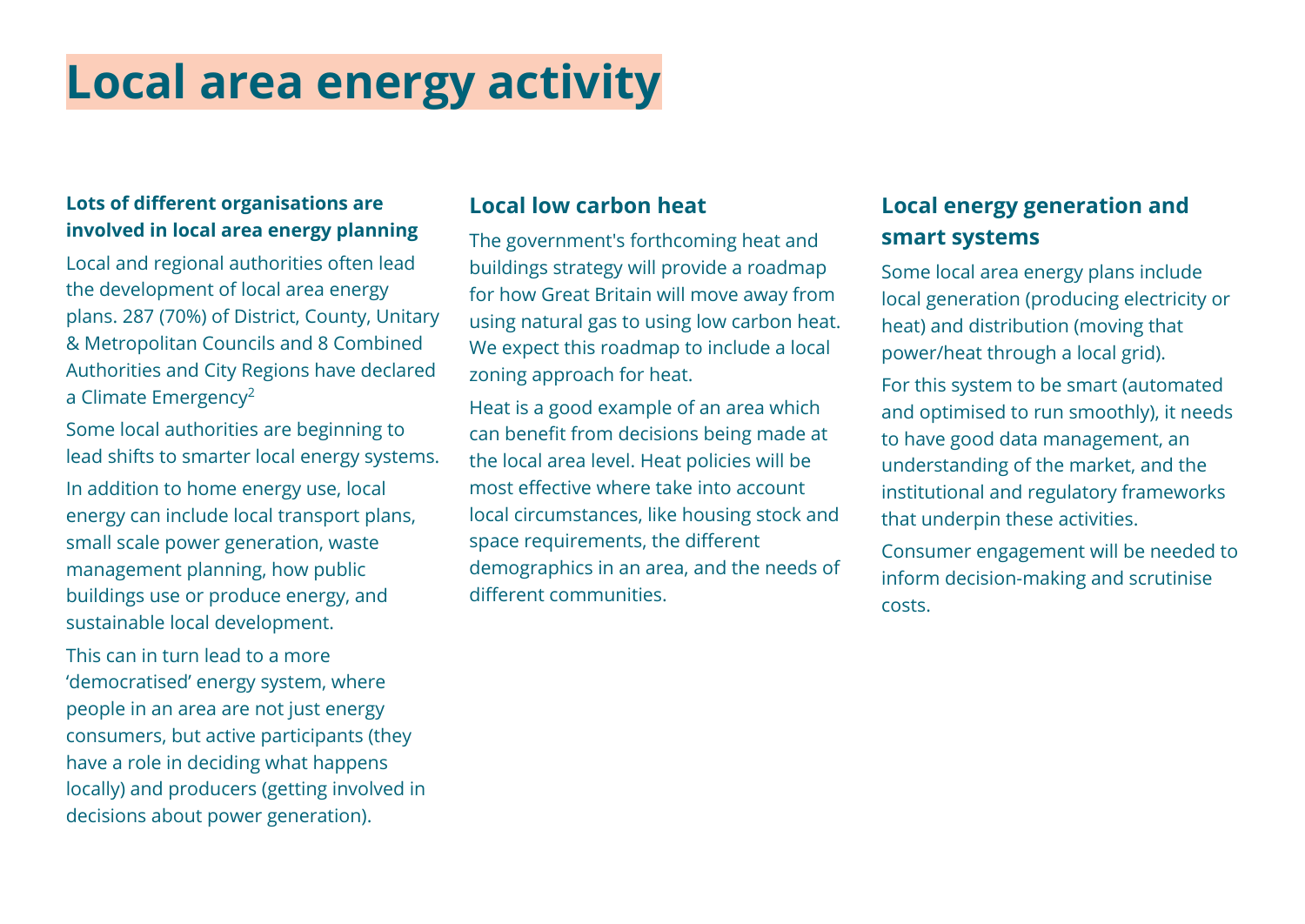### **Risks**

Different local areas will face different challenges, opportunities and costs associated with decarbonisation, depending on their housing stock, demographics, and generation profile. They will also have different priorities, funding or levels of expertise to develop and deliver energy plans. The COVID-19 crisis will have a long-lasting and asymmetrical impact on communities. Local authorities are starting to make new plans for regeneration, and seeking economic development opportunities during a potentially unprecedented recession.

In recent years, many new suppliers have entered the energy market then failed<sup>3</sup>. These failures can have a significant impact on consumer trust in the retail energy market. These kind of problems could be magnified if or when local authorities take on a greater role in the energy market. It is essential that any new entrants into the market are fully prepared.



At the moment there is no clear evidence of whether local area energy plans will increase or reduce the cost of the overall transition of the energy system. A number of reports have outlined the potential benefits of local energy projects, but there has yet to be any detailed assessment of their financial impact<sup>4</sup>.

Currently, most of the costs of the UK's existing efforts to decarbonise are paid for through people's bills, rather than taxes. Electricity bill payers currently pay about £7 billion a year towards the roll-out of low-carbon power stations. By 2030, this is expected to increase to around £12 billion a year. As well as these direct decarbonisation costs, consumers pay for a range of other social and environmental policies, like energy efficiency, financial assistance to vulnerable consumers, and smart meters via their energy bills. Paying for policies in this way means costs disproportionately fall on the poorest households.

## **Costs Key questions**

How are local energy projects paid for: bills or taxes?

There are a number of issues for government to consider regarding costs. Who benefits? Do some people benefit more, or benefit sooner, than others?

For example, will social housing be easier to improve and those tenants reap greater benefits? Will people living in the private rented sector be left behind?

Can better-off or more energy aware households take more advantage of opportunities?

What types of financial support will be available? The Feed in Tariff (FiT) is no longer available. The Contracts for Difference (CfDs) that are available to support renewable generation are suited to large projects rather than local or community ones.

How will be best practice and learning be shared? It will be important that the government provides effective help and support to local areas with developing local area energy plans.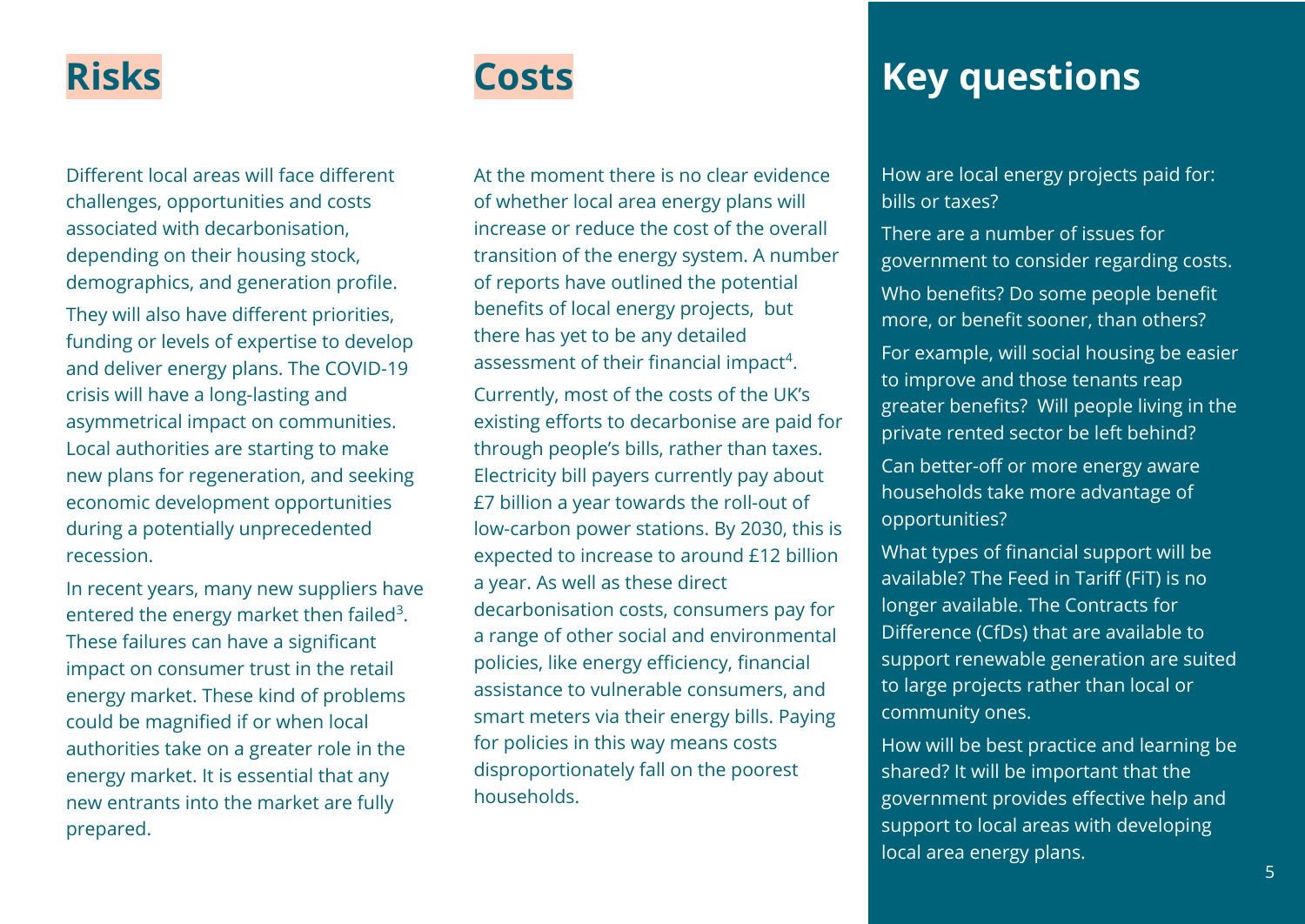### **A national framework for local area energy?**

Local area energy plans can tailor services, support and options for local people. This can help lead to outcomes that are fairer as well as more efficient and effective. But a local approach energy also risks creating uneven levels of support, inefficiencies and increasing the costs to consumers.

Citizens Advice works both nationally and locally, through our network of local advice charities. We understand the value of local expertise working alongside nationally coordinated services to deliver the best outcomes for people.

A national framework for local area energy could help ensure that plans are achievable, affordable and effective. Central government needs to make sure that plans are efficient, that people are protected and to be confident that the sum of many local plans delivers net zero carbon emissions nationally. This in turn could give people the confidence to engage with local energy projects.

Local area energy should build on local diversity whilst being supported by a national framework that ensures fair access for all energy consumers.

As more local areas consider how they may develop or deliver a local energy plan, there needs to be an agreed baseline of consumer protections, standards of service and complaints procedures that all local projects sign up to. As energy is an essential service, these should include specific support and options for people in vulnerable circumstances. Local area energy plans also need to build in effective external scrutiny, to ensure consumers are getting value for money.

**Citizens Advice will be carrying out research this year to better understand what local area energy projects are currently going to inform, protect and support local people. If you'd like to know more about this work do get in touch.** 

#### **References**

- 1. Definition from **[BEIS Local Energy Team](https://hub.communityenergyengland.org/resources/BEIS-Local-Energy-Team/)**
- 2. Correct at March 2020: **[climateemergency.uk: list of](https://www.climateemergency.uk/blog/list-of-councils/)  [councils](https://www.climateemergency.uk/blog/list-of-councils/)**
- 3. Citizens Advice, **[Picking up the Pieces](https://www.citizensadvice.org.uk/about-us/policy/policy-research-topics/energy-policy-research-and-consultation-responses/energy-policy-research/picking-up-the-pieces/)**, 2019.
- 4. Energy Research Partnership, **[The Challenges and](https://erpuk.org/wp-content/uploads/2020/01/4573_local_area_energy_report_2nd.pdf)  [Opportunities for Local Area Energy Systems in the UK](https://erpuk.org/wp-content/uploads/2020/01/4573_local_area_energy_report_2nd.pdf)  [Energy Secto](https://erpuk.org/wp-content/uploads/2020/01/4573_local_area_energy_report_2nd.pdf)**r, 2019.